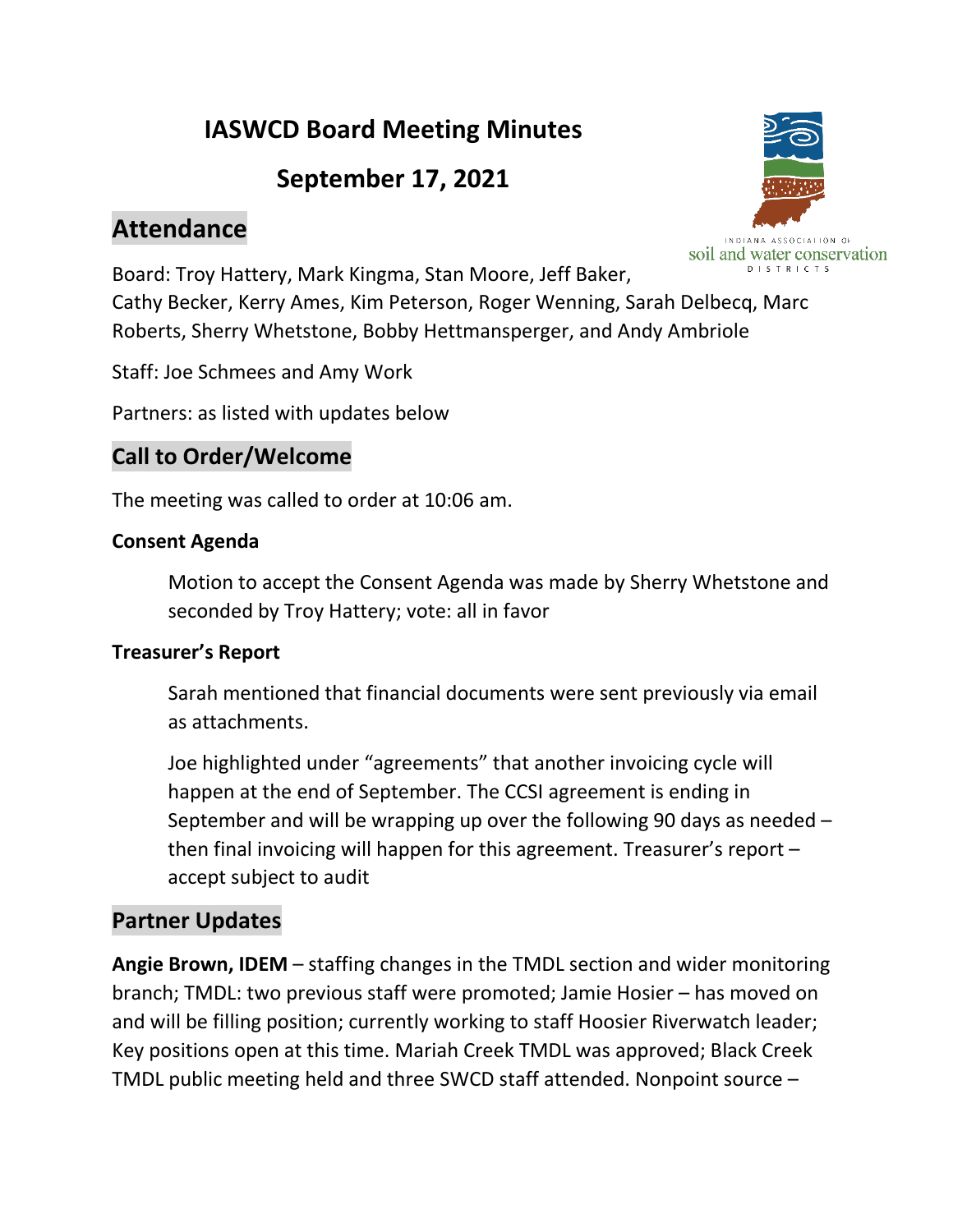grant applications received; currently in review mode; applicants will know by end of October. Received notice from EPA – looking for projects to add to their consulting hours. Agricultural nonpoint source projects - If want to partner with IDEM and take idea to EPA, let Angie know.

Stan Moore asked about blue-green algae and update on that situation particularly in NE Indiana lakes. Angie state that the sampling season is over regarding Blue-Green algae. If you have specific questions for a specific lake, let Angie know and she will put you in contact with the right person.

**Walt Sell, Purdue Extension –** college of agriculture went through strategic process recently: 2021 through 2026 and it is now posted online; mission and vision statement, action steps, etc.

[https://ag.purdue.edu/strategic\\_plan/Pages/setting\\_the\\_stage.aspx](https://ag.purdue.edu/strategic_plan/Pages/setting_the_stage.aspx)

Carbon markets for row crops webinar is now available online; Carbon Market Video:<https://www.youtube.com/watch?v=NkqazQr6EeY>

Carbon Market Paper:

[https://ag.purdue.edu/commercialag/home/resource/2021/06/opportunities](https://ag.purdue.edu/commercialag/home/resource/2021/06/opportunities-and-challenges-associated-with-carbon-farming-for-u-s-row-crop-producers/)[and-challenges-associated-with-carbon-farming-for-u-s-row-crop-producers/](https://ag.purdue.edu/commercialag/home/resource/2021/06/opportunities-and-challenges-associated-with-carbon-farming-for-u-s-row-crop-producers/)

**Lori Jordan, IDEA** – 159 members currently; 80 counties represented in membership; 12 non-participating counties;

fall conference Oct 5-7, Muncie Indiana; Mary Lou Watson and Brandi Frazier planning the fall conference;

Staff Empowerment and Support Program – IDEA directors working on this new program for a roll out in 2023; updates regarding the program will be forthcoming;

Having silent auction in January at the annual SWCD conference; funds from this auction offset cost of IDEA conference scholarships and other programs

**Lisa Holscher, CCSI** – request for proposals are closing out; approving 24 of them; \$40,700 total to partners; received some very interesting applications; some very small grants (less than \$1,000);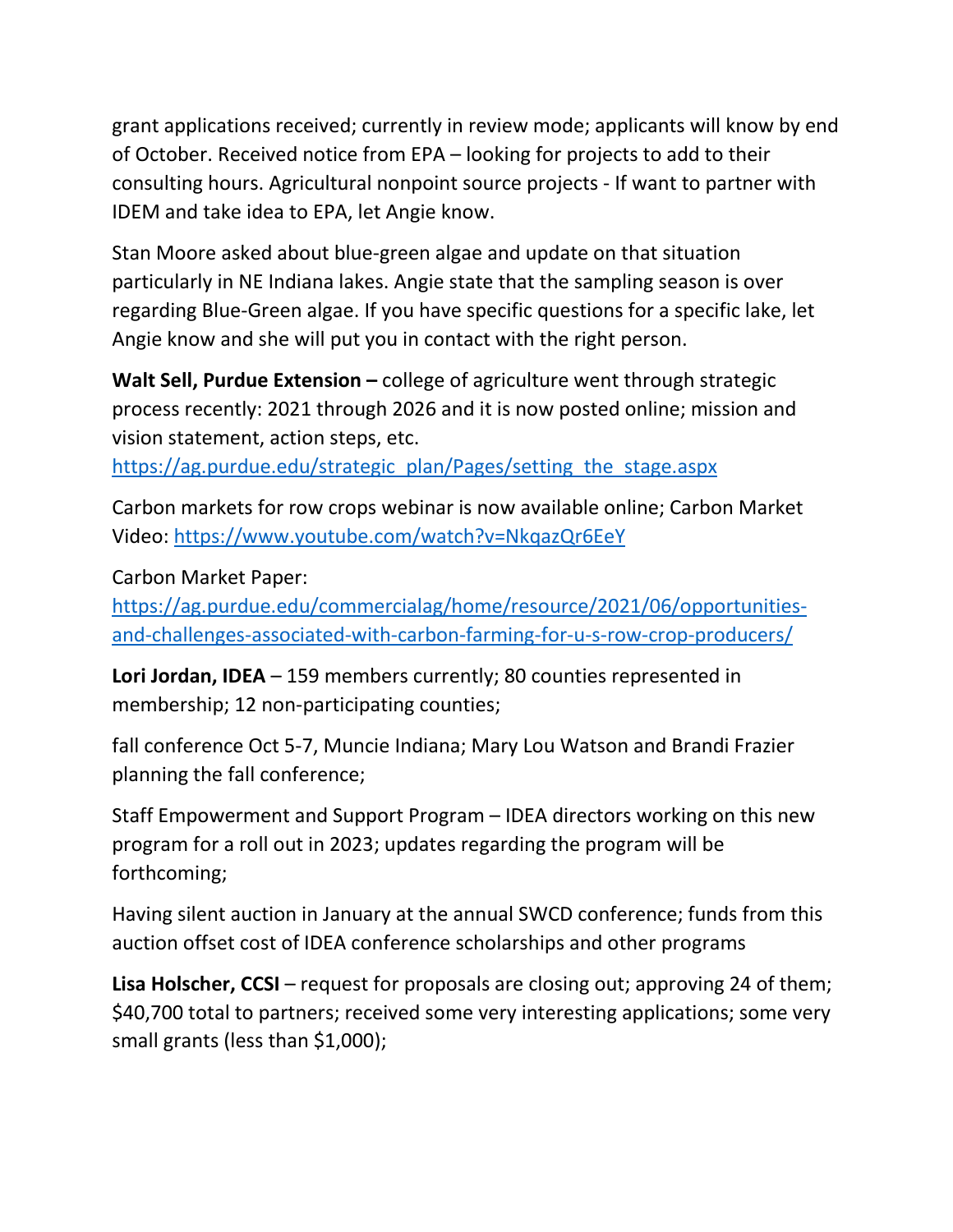Working with Beth Mason, NACD on The Root Project as it's taking on a life of its own. Requests from other states for posters – working with Beth to possibly make these posters available in the NACD store.

July report sent to board and posted on CCSI website – there is an attachment for ag data project; recommend that you read the FAQs, specifically regarding crop insurance claims

**Elli Blaine, Urban Soil Health** – busy with tours, workshops with staff; looping in district staff, ICP staff and better feel for what urban farmers are dealing with; getting staff comfortable with visits and equipment; yesterday had an urban and small farm virtual training urban  $101 - 70$  attendees;

Oat seed packages have been distributed, 300 + 100; Kevin Allison put together tech sheets on how to use that cover crop;

We have 3 cover crop demos going in Lake, Tippecanoe and Hendricks county. Establishing working groups in a few counties – need to work towards formalizing those; loose formation right now;

NW have had individual connections with 60% of districts; SE – 50%; NE – working with a few regional organizations

Had presence at state fair through soil health trailer.

Having monthly calls.

Upcoming, we will be attending the following: NE Indiana food forum; Work on Water festival field day; 2 cover crop field days; IDEA fall conference.

### **IASWCD Business**

#### **FY 21 year-end and FY 22 budget discussions and vote:**

Joe went over IASWCD Budget Worksheet

Annual Conference – big difference from 2021 to 2022; virtual vs. in-person conference; moving back to in-person;

Board of Directors – 2021 actual is low due to no in-person events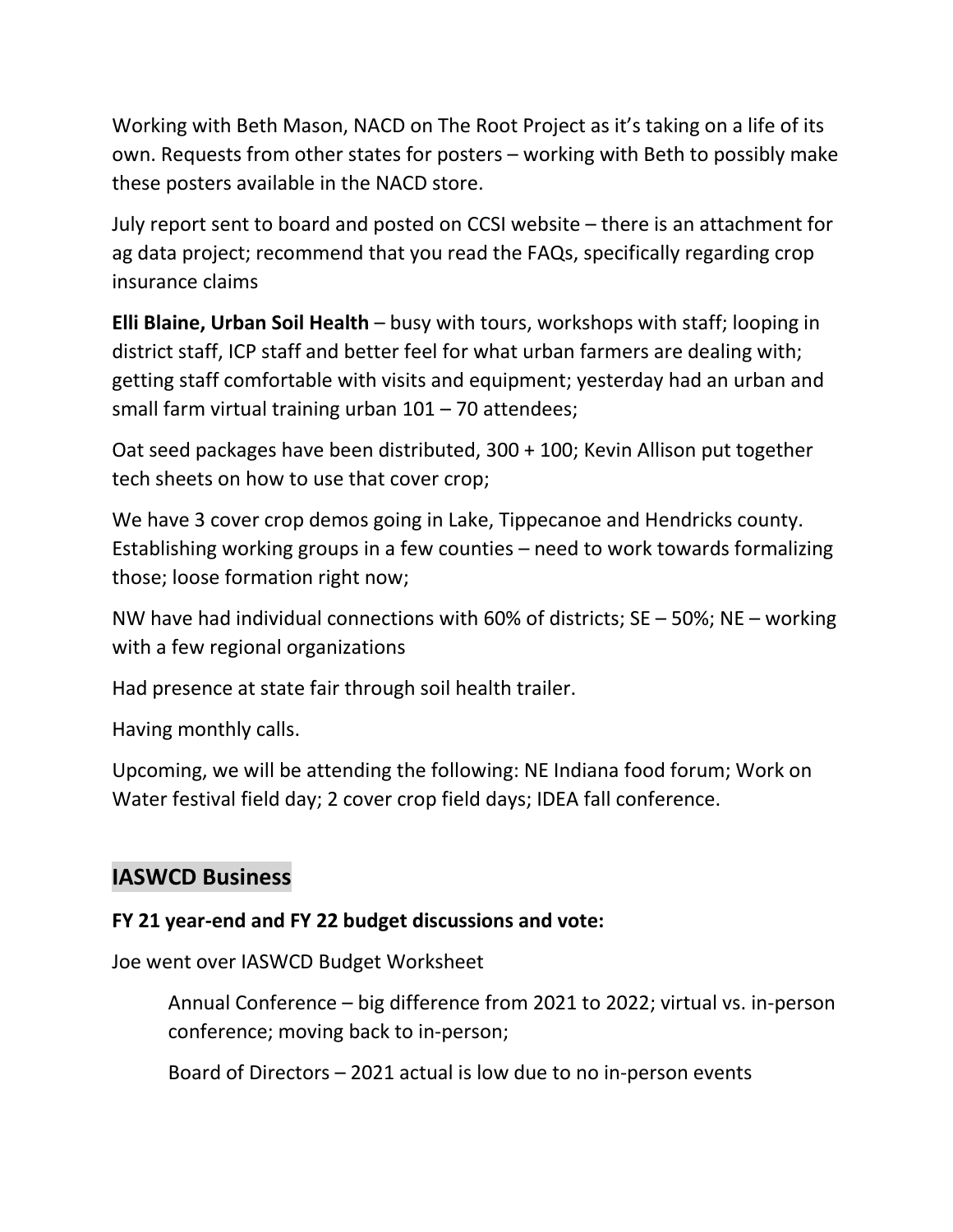NACD participation – for board and travel;

Memberships dues and sponsorships – SICIM and IANA support ends in 2022 (five years); not committed past 2022; "North Central" is NACD NC region dues;

Insurance – SWCD Liability insurance policy does fluctuate slightly each year;

Cathy asked if the finance committee had already approved the budget and going over this is just a courtesy or is there room for change? Joe stated there is room for change and will be voted on after going over it. Joe going to discuss where things have changed over the years.

D&O Insurance – Stan wanted to know who is the carrier of this insurance. He stated that Arrow Head Country RC&D gets their insurance through BeeHive and it's very reasonable in price if Joe wants to compare.

Audit this year – federal single audit if the association expends more than \$750K in federal dollars. The association is close to possibly needing this again, but not sure yet. One consideration: if we do not need an audit this year and we need one next year we may have to pay more for them to do the past two years audit.

Rent – increases 2-3% each year; still a good price for downtown real estate;

Supplies – went over budget a little; don't expect supplies to go over next year

Telephone/internet/cell – negotiated lower rates in 2021

Bank Service Fees – Joe will check on this amount as these fees seem high

Project Expenses – low this year due to no in person meetings

INCOME

Joe went over past conference income and any changes

Dues – Joe will provide a list of districts who have not paid dues yet on Monday morning (9/20) to the board.

NRCS Cooperative Agreement – pays some of Amy's salary; current agreement ends at the end of May 2022; Joe is communicating with Kris and will set up a meeting with Kris and Jill regarding this agreement;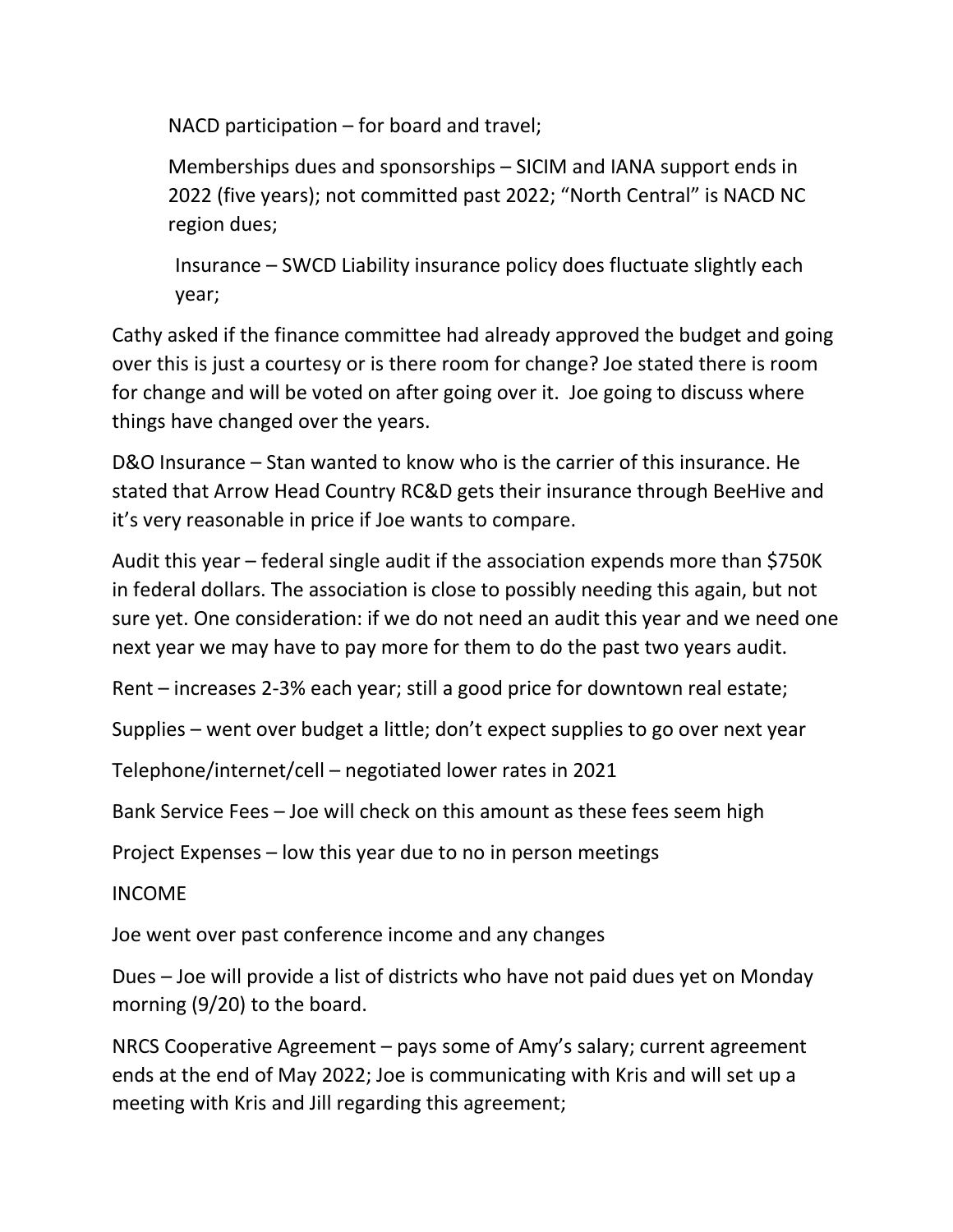Project Income – primarily money in and money out; low due to no in-person meetings

Joe went over the Grant list chart

### **Lunch**

## **Mike Aylesworth – Discussion of Watershed Development Commissions Bill**

Mike – introduced himself; lives in Southern Porter County; farmed for 33 years and active in public affairs; now in closing chapter in career as a representative – in  $8<sup>th</sup>$  year; on environmental commission and ag committee; His focus is on seeing things work properly; to make life better for Hoosiers;

Proposed bill and draft – watershed development commissions (two); he explained the details of the commissions; served on a drainage board for 12 years; let's give another tool – local option (not mandated) to give a group of counties that want to develop a commission – to have a funding source; it passed out of the house natural resources committee last year; now going to have a study committee; met with IFB and chamber and several other organizations and it was positive; more county groups looking at watershed as opposed to just a single county;

Stan Moore stated that he is concerned that this whole watershed commission is geared towards moving water downstream with little regard to parties that live downstream.

Mike responded that that is not the intent; not about flooding and getting rid of water; encouraging holding areas; buffer strips and wetlands, so that we can maintain as much as possible where it falls; focus is on management, not about just getting rid of water.

Joe asked how will this work with some of the river basin commissions that already exist?

Mike stated that he had talked to other representatives and they would like to do like the Kankakee; roll the old commission into a new commission.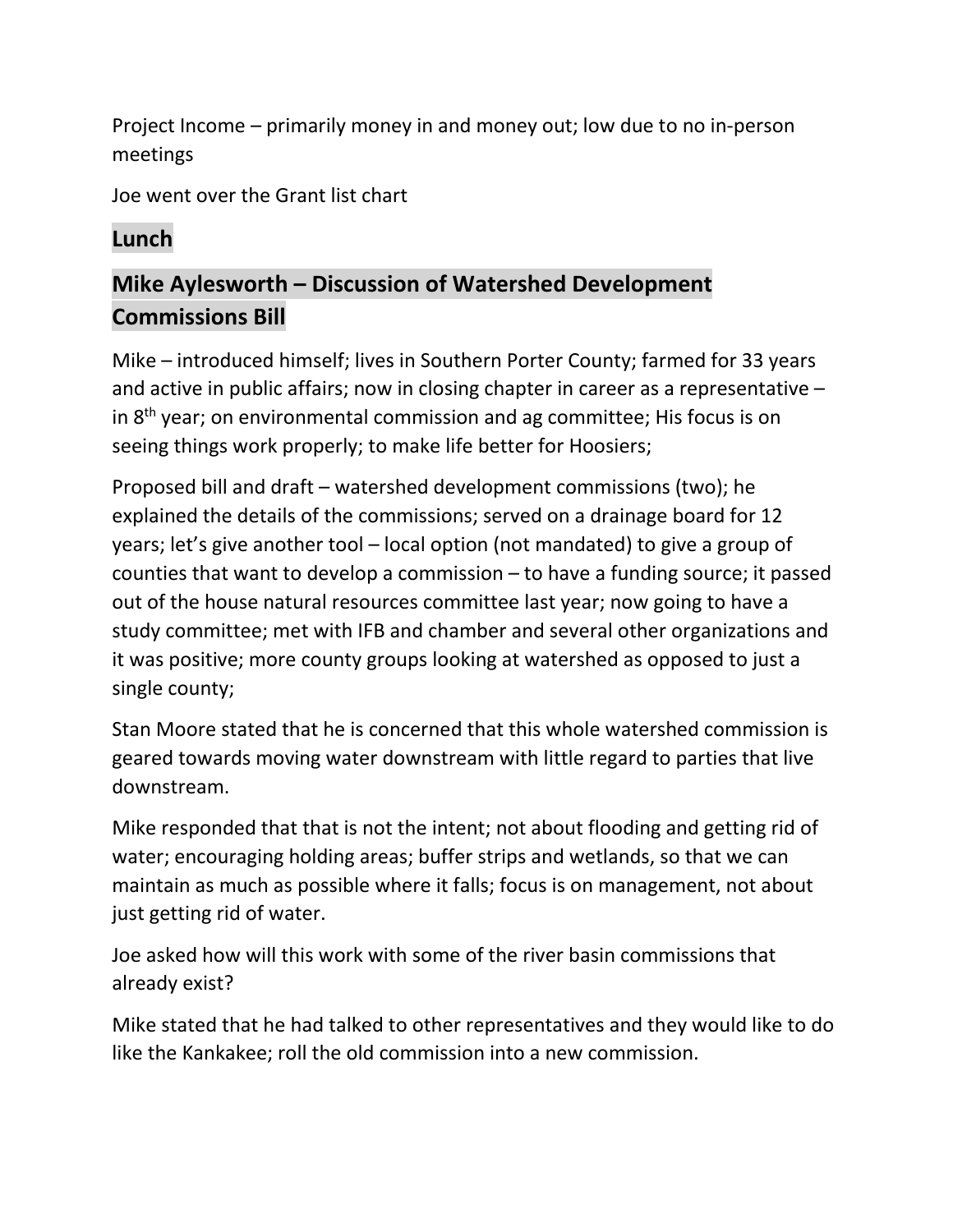Joe stated that it does mention in the proposed bill about having representation; having IASWCD regional director; we like that concept; but would like the option to be IASWCD director or designee to be able to choose the best representation for the commission.

Mike responded that he liked that idea and will talk to the writer of the bill to implement this into the bill

Jeff Baker stated that he is in full support of this bill and how it could help in Pigeon Creek

Joe asked How do you see this working in areas with municipal entities?

Mike responded that enough flexibility with DNR and their oversight to work with stormwater organizations and communities to come up with a solution; I believe this will work with people who want it to work.

Kim encouraged everyone to read and be educated on this topic.

Joe asked do you have a date yet for study committee?

Mike – yes - October 13 at 10 am; in senate finance room #431

Bobby asked what can we do?

Mike stated to have discussion about it; and give Joe resolutions and points that he can make to study committee; you/SWCD boards are held in high regard and your input is valued

Mark Kingma stated thank you for what you are doing Mike; this is working out very well in the Kankakee; plus we have two representatives and other partners; and two from Illinois with non-voting seats; we appreciate the support as there is a lot of need for this in the state

Joe stated there is interest in partnering on this. Appreciate your including us and our input. And appreciate you joining us today.

Mike stated that he looks forward to making this a law next year

Joe mentioned that he will be on the Wetlands Task Force committee

Mike met with INCA this past week and they talked about Wetlands Task Force group.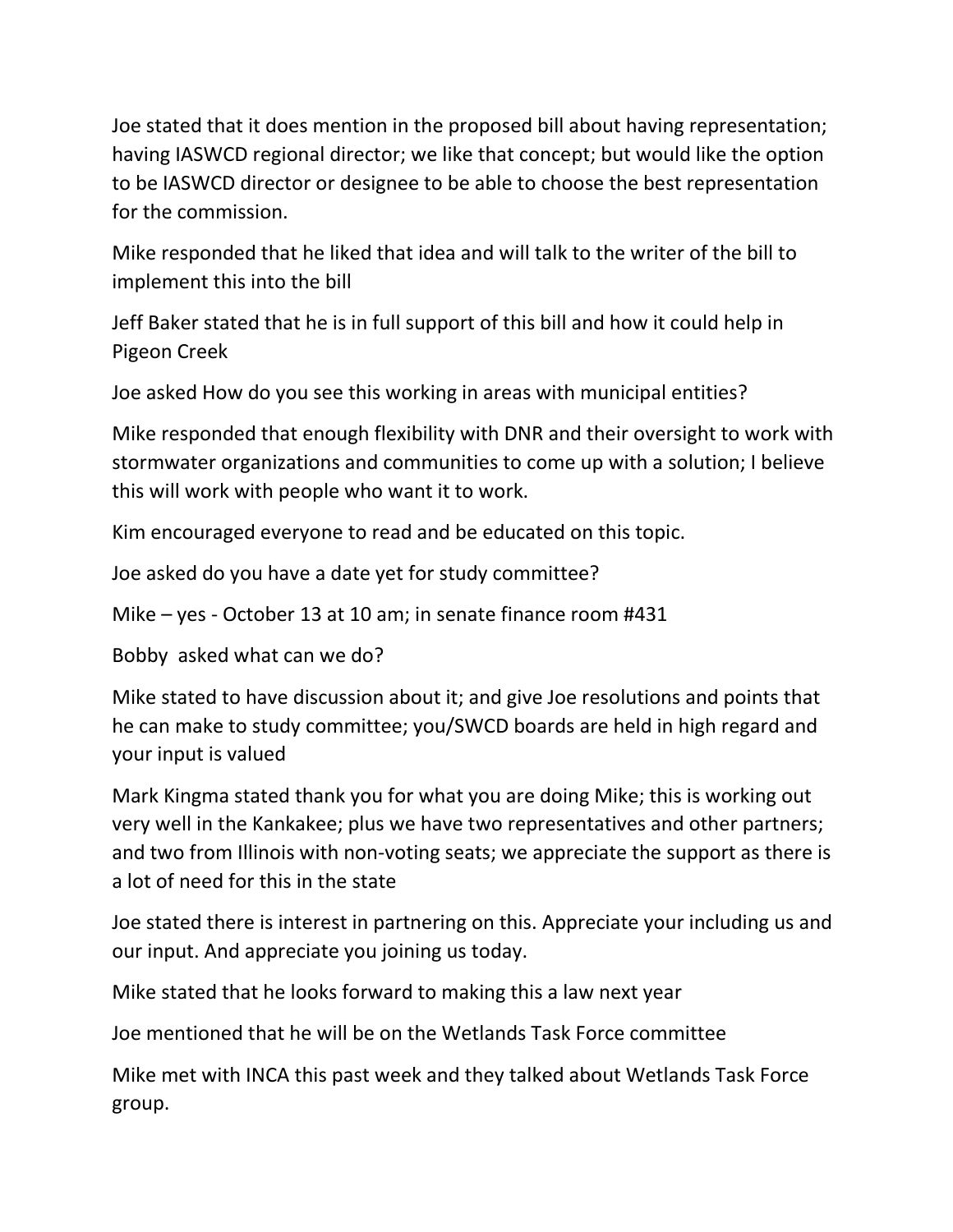Mike left meeting around 12:25 pm.

Cress Hizer had joined meeting with Mike.

Cress stated that that was a great contact and that he had been working with Mike on this for awhile. Climate change is on everyone's mind and flooding. Excited about this idea. Wetland Task Force – good to have a seat on this; Politics looking at maps right now. Maps – Ways & Means ,Dr. Tim Brown is retiring; his district will go to Beau Baird. Don Lehe's seat is being combined – not sure what it means yet. Abbott's district also being changed.

SSCB meeting coming up soon. 15% reversion on dedicated account still. Kenny and Ray brought this issue up to the board in May and we still do not have an answer on this issue yet.

Joe mentioned there is funding in our legislative budget in case we get more access to legislators – to get districts in the statehouse again if possible.

Cress mentioned that it is short session coming up this year; 2022 is an election year; it is short and then they get home to do campaigning.

Kim thanked Cress for his work.

Cress left meeting at 12:33 pm

### **IASWCD Business con'td**

\_\_\_\_\_\_\_\_\_\_\_\_\_\_\_\_\_\_\_

#### *Board returned to budget discussions*

Joe going back to budget and where items had changed to address some of Cathy's concerns about expenses. He specified what line items increase over the past few years and why.

Stan asked about the \$10K Urban Ag match in budget.

Motion made to approve the budget by Jeff Baker; seconded by Stan; all in favor. Zero opposed. Motion passed.

### **2020 virtual trainings recap – Amy**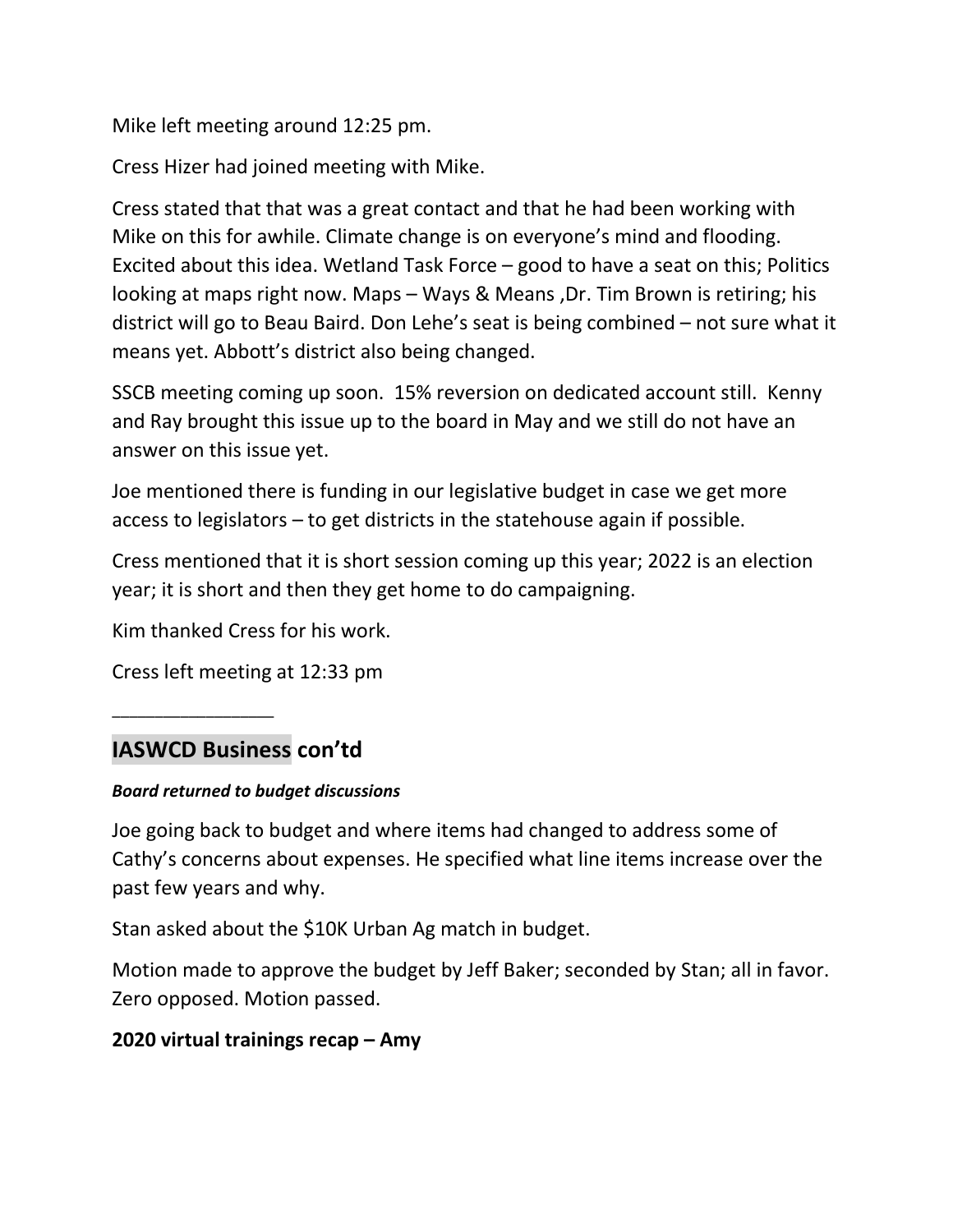Amy showed a PowerPoint slideshow with a list of past year Zoom support given to Districts and ICP. As well as 22 trainings recorded and posted on the IASWCD.org site.

Zoom trainings summary included:

• 52 total Zoom sessions were supported with the IASWCD (14 District board meetings; 17 District Annual meetings; 8 ICP trainings, 13 other)

### **2022 SWCD annual conference**

- Update on sponsors/exhibitors Amy
	- o It was determined that sponsorship levels would return to the amounts they were previously for in-person conferences (i.e. 2019 conference)
	- o Joe explained the layout for exhibitors in The Westin
	- o Amy will finalize documents and email them to the board; Amy told board to let her know if they would prefer to have these printed and mailed to them and she would be happy to do that as well.

### **SSCB appointments**

• Marc R – updated board on SSCB board appointments and discussion followed, including the resolution that came forward regarding term limits.

### **IASWCD Business**

- Review reserve policy biennial review
	- o Joe stated we review reserve policy every other year and before December meeting Joe will send out to everyone. We have kept the policy the past several years, but finance committee to check for any changes needed, etc.
- 2021 resolutions discussion
	- o Joe stated that at this time we have only received one.
- Executive session: staffing update Joe and Board discussion regarding staff.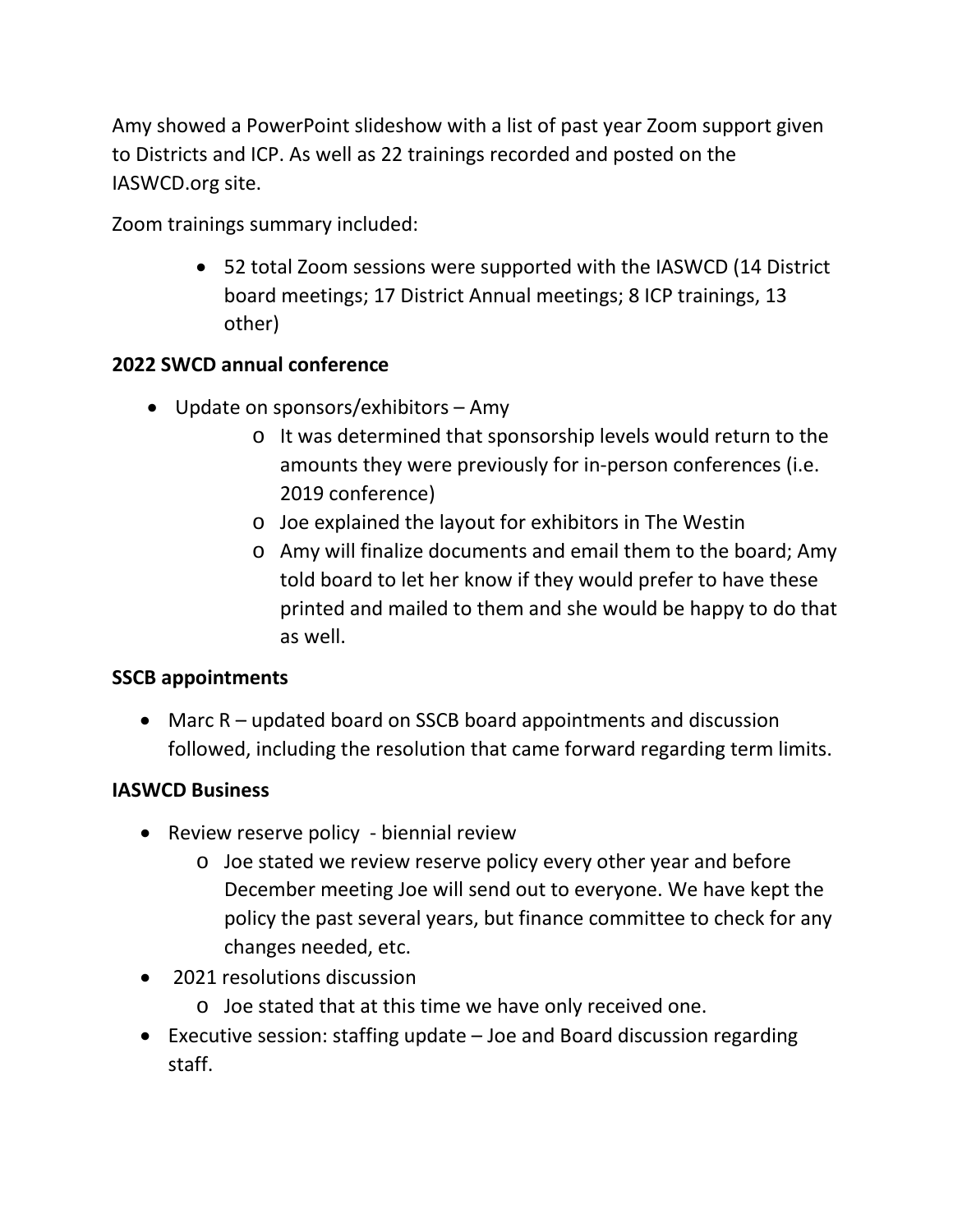- Employee policy: Joe presented suggested changes to the employee policy and board discussed changes.
	- o One item discussed was changing mileage reimbursement to state "at the current IRS rate," to keep from needing changes. Troy made a motion for the change, Marc second. Approved.
	- o A motion to approved the updated employee policy was made by Troy, Cathy second. Approved.

#### **Other**

• Stan gave an Natural Resource Policy (NRP) update – Wetlands Task Force, Joe serving on this; NRP wanted to provide list to Joe re: items that the task force needs to suggest; wanted to share this list with board for their review and approval.

Joe stated that he attended the NRP meeting and was able to add items. Joe read through the points and said he would send out to board for review and comments.

Joe stated that as the board reviews these points, any idea is welcome. He is also going to reach out to others with expertise in this area for more good input.

• Meeting on Monday with ISDA

Going to talk about what is working well and what is not; communication will be discussed

About 1 ½ hours long on Monday

Joe asked for input on topics for that meeting.

Stan stated to ask about a replacement for Jennifer Thum's position

Kim stated to make sure they understand what we bring to the table; we do help with new employees;

How do we know when there are new staff and new supervisors?